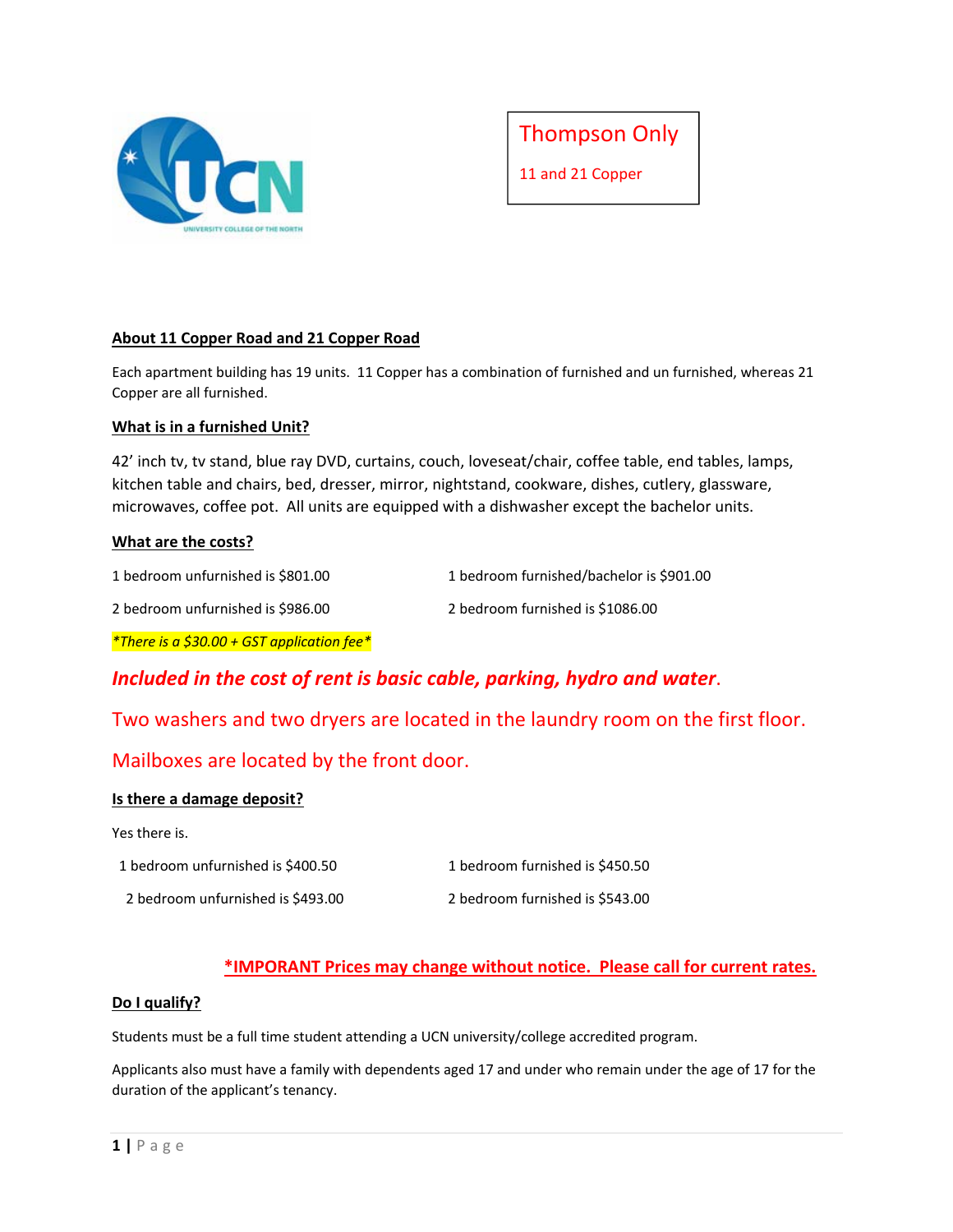## **How do I apply?**

Applications are available on our website at www.ucn.ca Please look under the student life tab and click on residence. Applications are also available at reception.

## **We give priority to:**

Number of years you will be attending UCN

Students from outside the community

Students registered in a college/university level accredited UCN program

#### **What documents will be required?**

#### **Income Documents Required**

- Proof of income for ALL tenants over the age of 18. (E.I. Sponsorship, Income Assistance, 3 Pau stubs, etc.)
- Sponsorship letters must have an amount indicated to show living allowance.
- All tenants over the age of 18 must provide a certified copy of their last year's income tax.
- Tenants who are employed must provide 3 pay stubs.

#### **Other Documents required (these must accompany the application)**

Applicant's UCN acceptance letter

#### **Who can live in the home?**

Immediate family only can live in the unit which consists of a spouse and dependent children.

#### **What is considered a family?**

A family consists of a student, spouse (may or may not be applicable), and dependent children under the age of 18 (required). **UCN apartments are for immediate family only.** Other children are considered if the applicant is a permanent guardian of that child. Single parents are welcome to apply.

#### **What do I need to do first?**

#### **Step 1.**

Submit the application to the residence office along with your acceptance letter and guarantor form. You can fax the application to **204‐677‐6416 or email: studentaccommodations**@ucn.ca

#### **Step 2.**

Collect the required documents and submit them as you submitted your application.

#### **Step 3.**

Please call to check your status and ensure that your application is current and that no further information is required. **Due to the number of applications, applications are good for 6 months.** You must reapply after that time.

#### **What will prevent me getting a unit?**

• Incomplete applications